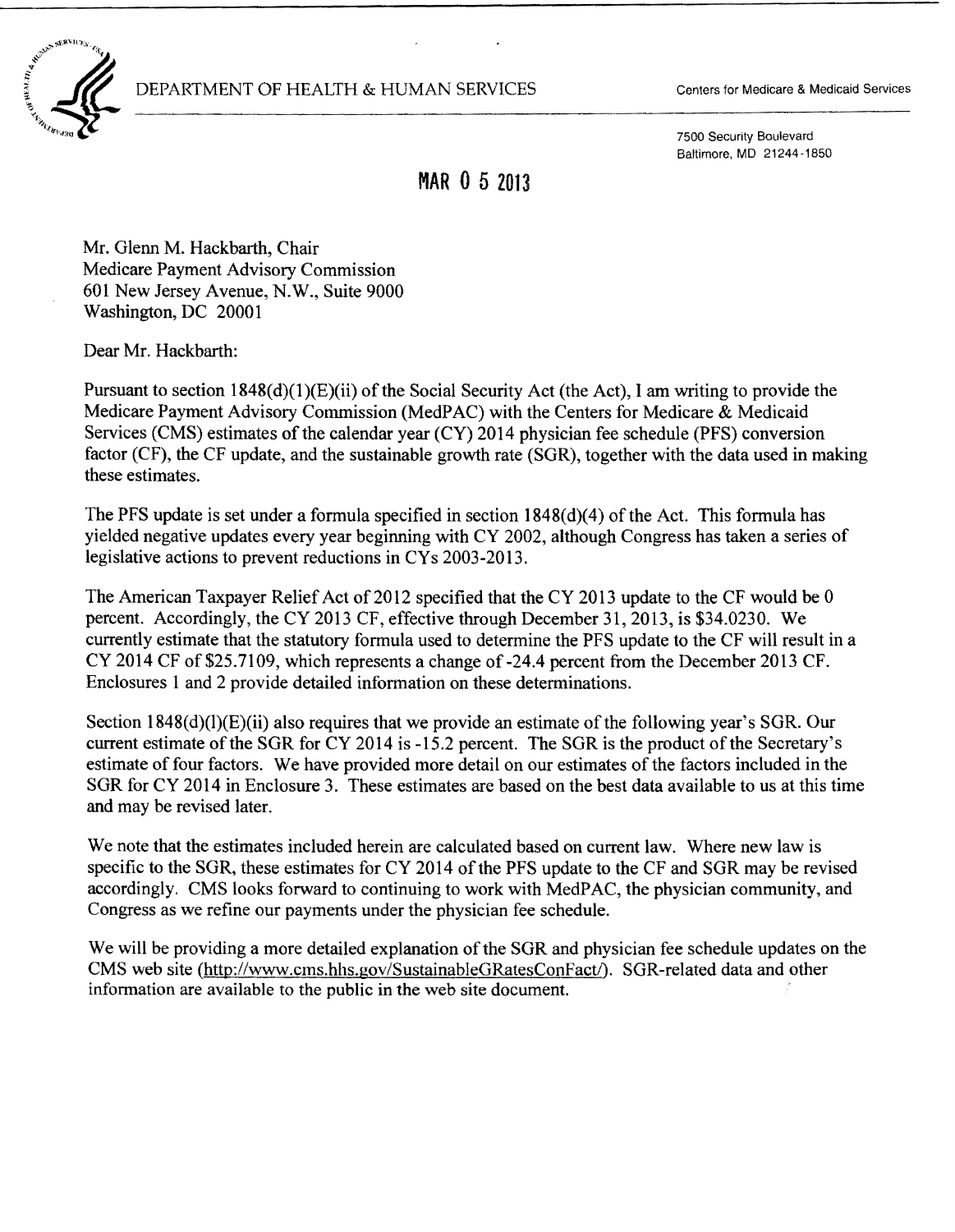Page 2 - Mr. Glenn M. Hackbarth, Chair

While an important piece of legislation has prevented a significant reduction in PFS payments for CY 2013, this relief only applies until the end of this year. The Administration is committed to working with Congress to develop a permanent solution to this problem. We believe that a permanent resolution that stabilizes physician payments and addresses payment adequacy issues would be beneficial for all stakeholders in the Medicare program.

Sincerely,

Jonathan . Blum

Acting Principal Deputy Administrator  $\&$ Director, Center for Medicare

Enclosures 3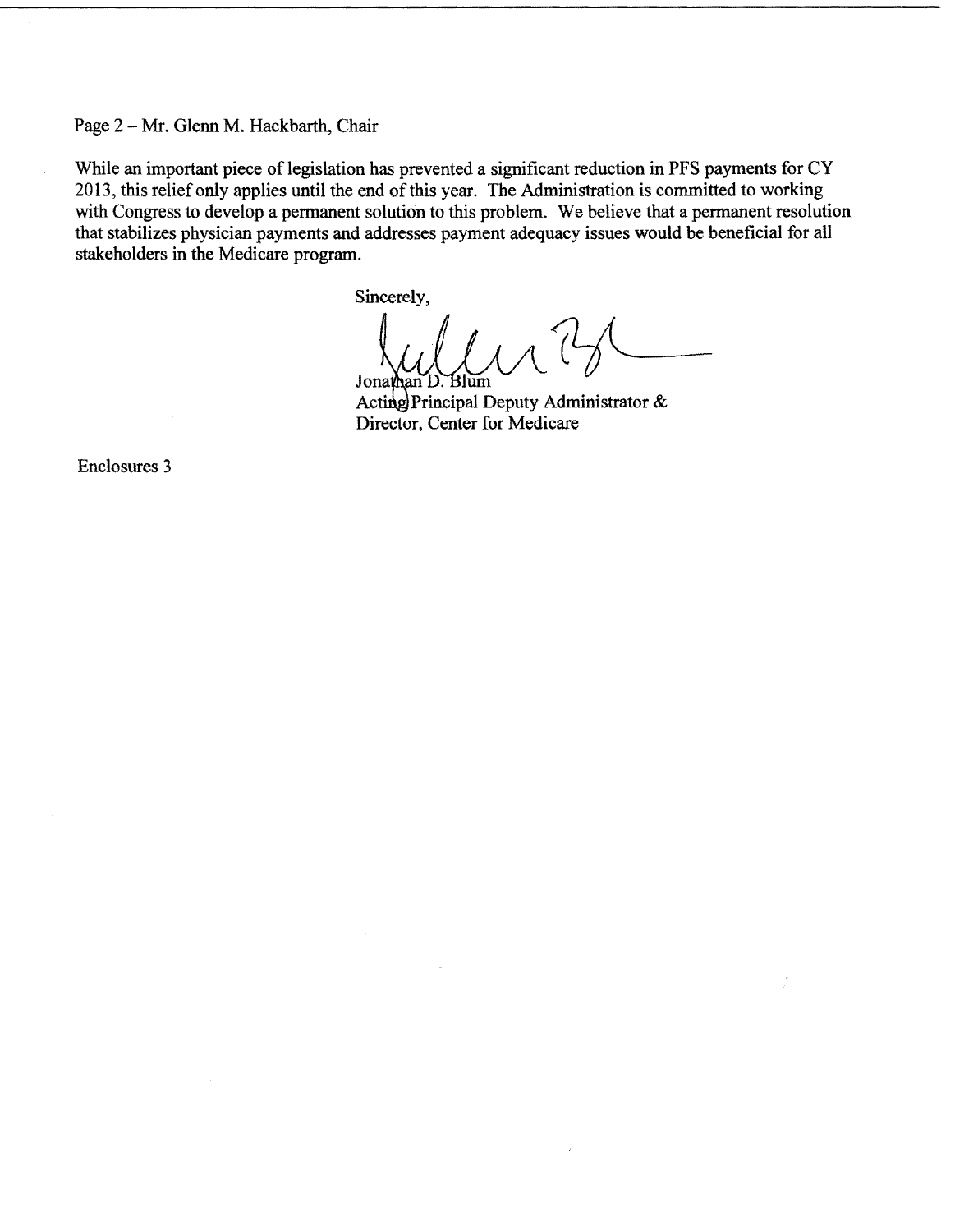Enclosure 1

Estimate of the CY 2014 Update Adjustment Factor

Under section 1848(d)(4) of the Social Security Act, the update for CY 2014 is equal to the Secretary's estimate of the increase in the Medicare Economic Index adjusted by an update adjustment factor.

The formula for the calculation of the CY 2014 update adjustment factor is shown below. The calculation of the update is detailed on the next page.

$$
UAF_{14} = \frac{Target_{13} - Actual_{13}}{Actual_{13}} \times .75 + \frac{Target_{4/96 - 12/13} - Actual_{4/96 - 12/13}}{Actual_{13} \times (1 + SGR_{14})} \times .33
$$

 $UAF_{14}$  = Update Adjustment Factor for 2014 = 2.1 percent Target<sub>13</sub> = Allowed Expenditures for CY 2013 = \$106.1 billion Actual<sub>13</sub> = Estimated Actual Expenditures for CY 2013 = \$101.5 billion Target  $_{4/96-12/13}$  = Allowed Expenditures from  $4/1/1996 - 12/31/2013 = $1,335.7$  billion Actual<sub>4/96-12/13</sub> = Estimated Actual Expenditures from  $4/1/1996 - 12/31/2013 = $1,339.1$  billion  $SGR_{14} = -15.2$  percent

$$
\frac{\$106.1 - \$101.5}{\$101.5} \times (.75) + \frac{\$1,335.7 - \$1,339.1}{\$101.5 \times 0.848} \times (.33) = 2.1\%
$$

Our current estimate of the update adjustment factor is 2.1 percent. Section  $1848(d)(4)(D)$  of the Social Security Act indicates that the update adjustment factor may not be less than -7 percentage points or greater than 3 percentage points. Our estimated update adjustment factor, produced by the above formula, is within this range.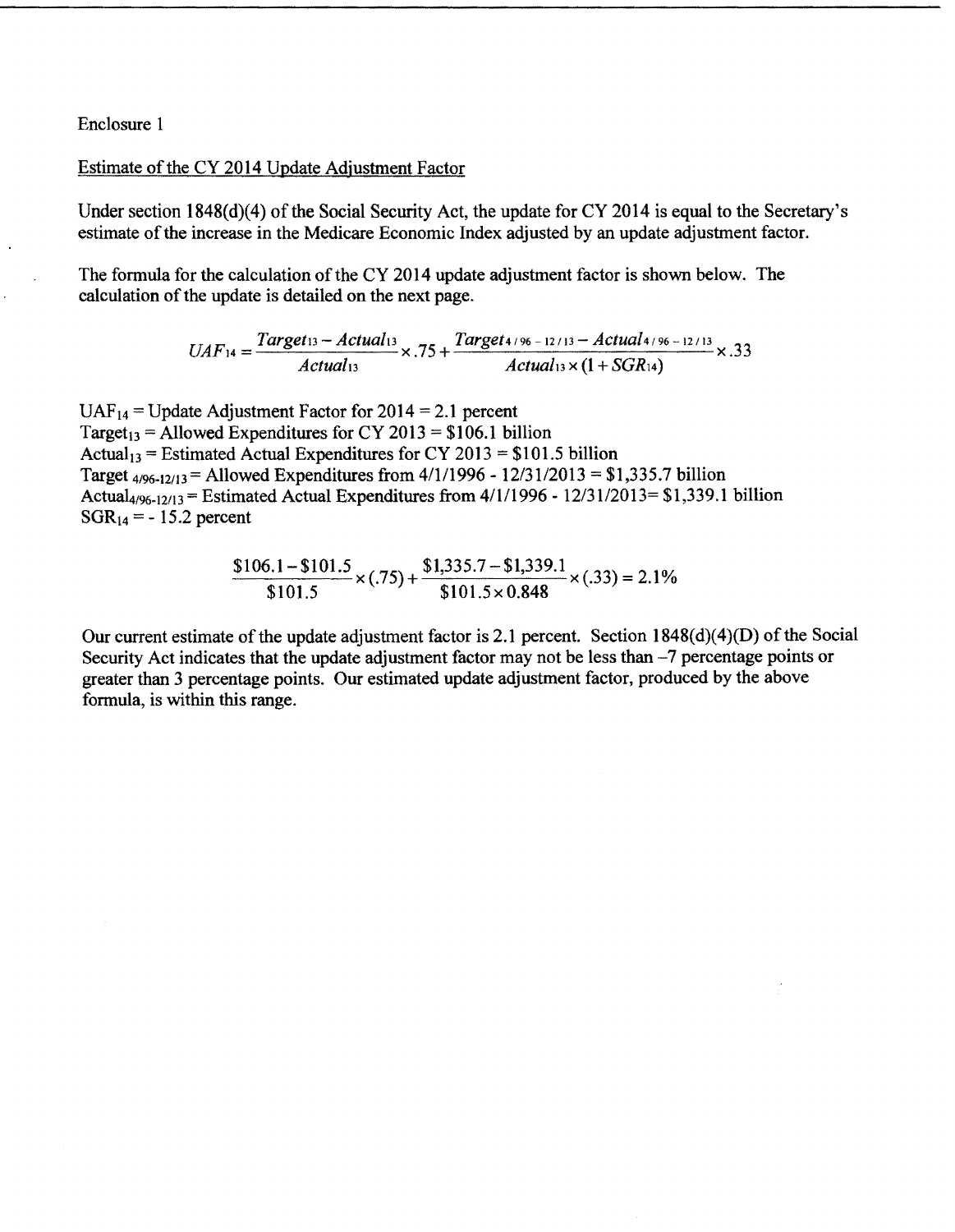## Enclosure 2

## Estimate of the CY 2014 Physician Fee Schedule Conversion Factor Update

In order to estimate the CY 2014 Physician Fee Schedule Conversion Factor Update, the conversion factors for CYs 2007, 2008, 2009, 2010, 2011, 2012 and 2013 must be determined as if the various legislative changes to the conversion factors for those years had not occurred. The CY 2013 prelegislation conversion factor is \$25.0070. To determine the CY 2014 Conversion Factor, the product of the Medicare Economic Index and the Update Adjustment Factor is applied to the CY 2013 Prelegislation Conversion Factor:

Calculation of the CY 2014 Conversion Factor:

| (1) | CY 2013                            |                     |           |
|-----|------------------------------------|---------------------|-----------|
|     | Pre-legislation Conversion Factor  |                     | \$25.0070 |
| (2) | CY 2014 Medicare Economic Index    | $0.7\%$ $(1.00700)$ |           |
| (3) | CY 2014 Update Adjustment Factor   | 2.1% (1.02100)      |           |
| (4) | CY 2014 Total                      | 2.8% (1.02815)      |           |
| (5) | CY 2014 Conversion Factor          |                     | \$25.7109 |
|     | CY 2014 Conversion Factor Update:  |                     |           |
| (1) | CY 2013                            |                     |           |
|     | Post-Legislation Conversion Factor |                     | \$34.0230 |
| (2) | CY 2014 Conversion Factor          |                     | \$25.7109 |
| (3) | Percent Change (CY 2014 Update)    |                     | $-24.4%$  |